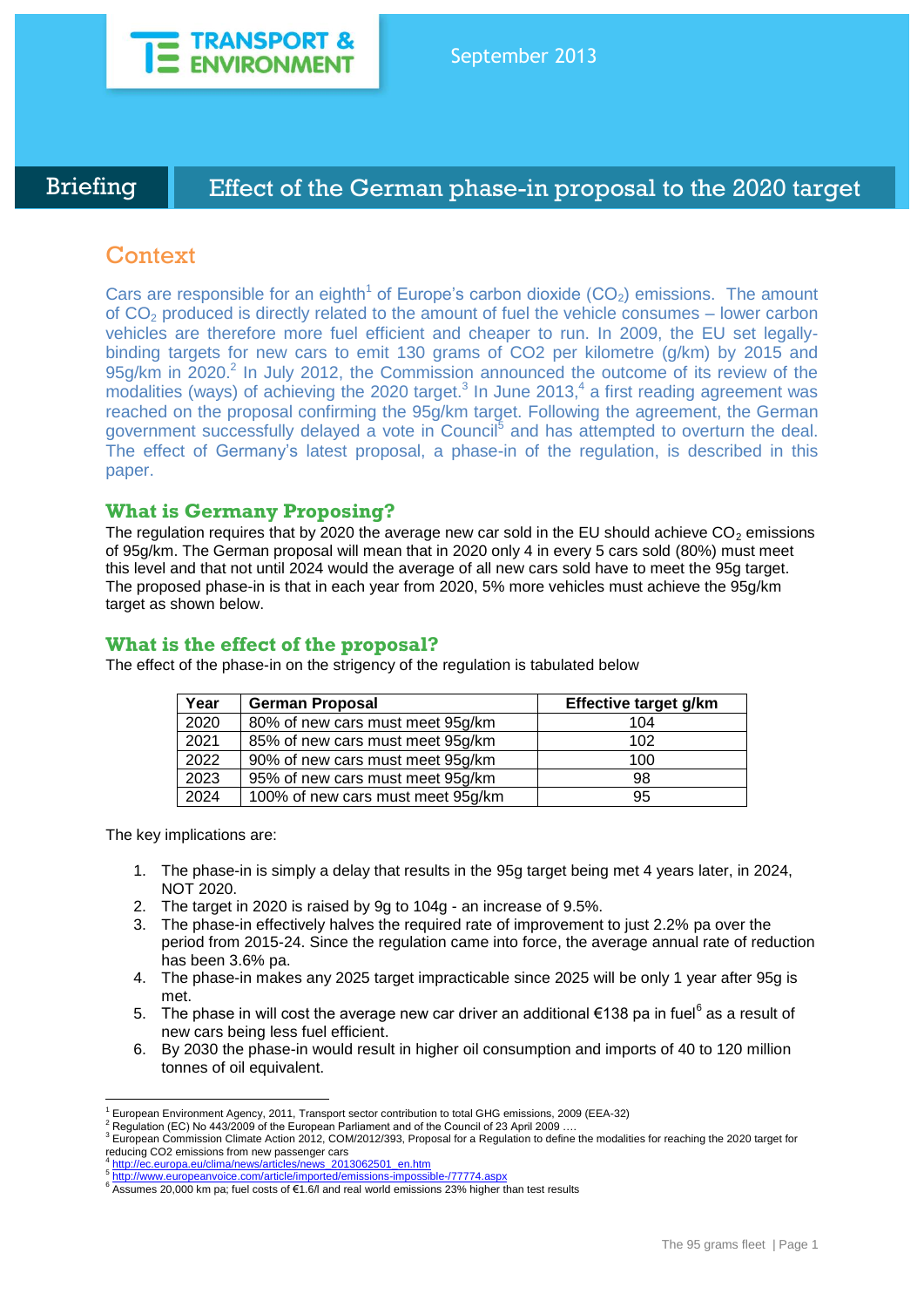- 7. It would cause 110 to 310 million more tonnes of  $CO<sub>2</sub>$  being emitted by 2030.
- 8. It would reduce EU GDP by €3.4 5.1 billion pa as a result of higher driver fuel costs reducing disposal incomes and local expenditure.
- 9. The delay would result in EU cars being no more efficient that those in the US by 2025.

If this new German proposal were to be adopted, the EU would lose its advantage over U.S. passenger cars in terms of vehicle efficiency (as illustated by the ICCT – chart opposite). In 2010, U.S. passenger car emissions were a third higher than EU car emissions. Under the German proposal, the EU would be overtaken. This is because the U.S. standards require annual improvements of 4.8%. In contrast the German proposal requires just 2.2% from 2015.



The 95g target was set back in 2008 and most carmakers are on track to achieve their targets. $8$  The delay to the target will delay the introduction of technology to make cars more efficient that in turn will increase emissions and fuel costs. It is notable than even ACEA, the European representative body for the car industry, has not asked for a delay to the 95g target.

### **What might happen next?**

This is the  $6<sup>th</sup>$  German proposal to weaken the regulation. None of these proposals has received the support of more than 3 other Member States, which, cumulatively with Germany, amass no more than 60 votes in Council. This is far short of the 96 votes required to secure a blocking minority and prevent a qualified majority. At the most recent Council meeting discussing the regulation, no other Member State supported the German proposal. If this continues, Germany is unable to prevent the deal being finalised.

However, it is clear Germany is exerting considerable pressure on other member states to block and weaken the agreed deal. If Germany were successful in blocking a deal, then Council will need to make a new proposal to the European Parliament that will be considered in a Second Reading in which all aspects of the regulation could again be amended. This was confirmed by Mattias Groote, Chair of the Lead Environment Committee, who commented:

# **"A deal is a deal. If not, the usual in European Legislation would be a Second Reading"<sup>9</sup>**

### **What should be done?**

The European Commisison has commented,<sup>10</sup> "After yesterday's #IPCC report, not the moment to water down the deal on new EU CO2 cars legislation. Time to approve the deal!" The European Parliament is clearly of a similar view.

Council should reject this new German proposal and support in a vote the deal negotiated under the Irish Presidency.

 $\overline{a}$ <sup>7</sup> <http://theicct.org/blogs/staff/eu-co2-standards-thriller-continued>

<sup>&</sup>lt;sup>8</sup> <http://www.transportenvironment.org/press/carmakers-can-free-wheel-fuel-efficiency-targets-te-report-shows><br><sup>9</sup> Mattias Groote Twitter 27<sup>th</sup> September 2013 14.57

<sup>10</sup> Connie Hedegaard (@CHedegaardEU) Twitter 28/09/13 08.50